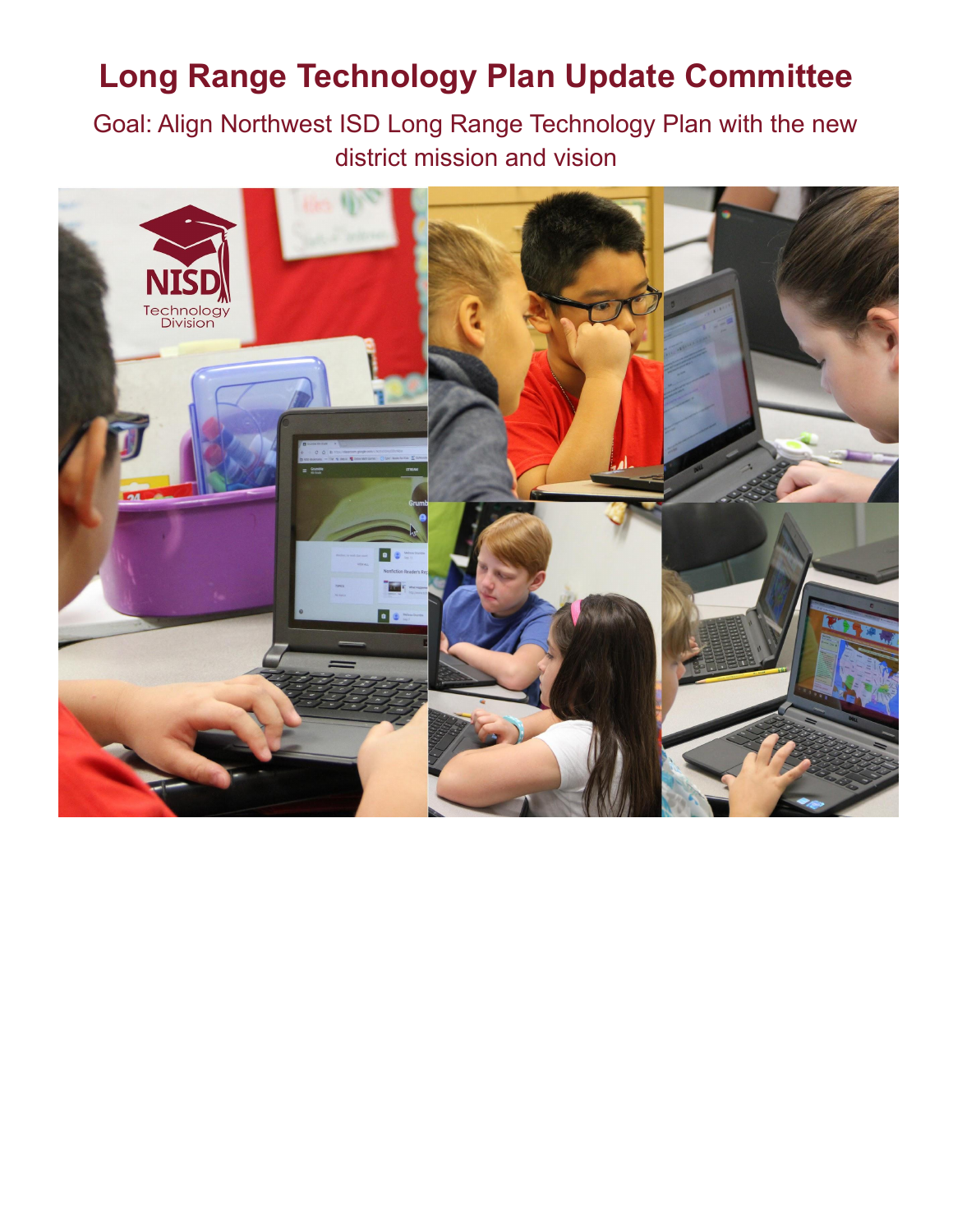# **Background**

Growth and Infrastructure: Northwest ISD was created on November 18, 1948 through the combination of school districts from Justin, Haslet, Rhome, and Roanoke. Newark school district was annexed in 1973 to add to what is now Northwest ISD. Northwest ISD is currently one of the fastest growing school districts in the state of Texas. The district is a member of the fast growth school coalition and is currently growing at a 5-7% rate each year. In the 2015-2016 school year the district grew ~1100 students. The district embraces the communities of Haslet, Justin, Newark, Rhome, Roanoke and Trophy Club, New Fairview, Aurora, Northlake, and Drop, along with portions of Southlake, Westlake, Flower Mound and Fort Worth. Reaching into Tarrant, Denton, and Wise counties, Northwest ISD encompasses approximately 234 square miles. The district operates 18 elementary schools (Pre-K through 5th Grade), six middle schools (grades 6-8), four high schools (grades 9-12), and one Special Programs Campus. The district serves approximately 23,000 students on 28 campuses. Prior to 1995, the district had not established an infrastructure for information sharing or technology integration. Hardware consisted of Telex 286 computers, donated by American Airlines. Currently the district has over 25,000 computers of which 18,000 are 1:1 Chromebooks in grades 3-12. In March 2004, construction began on a fiber-optic wide area network. Bond funds were used to complete this 2.25 million dollar wide area networking project. All district buildings were connected to the district Wide Area Network (WAN) via multiple fiber strands at a minimum speed of 1Gb. In 2015 NISD upgraded the district connection to each campus to a minimum of 10GB. Our three core sites are connected with 8 - 10GB links to allow for resiliency and business continuity.

# **Creating a New Vision for Public Education in Texas**

In 2006, thirty-five public school superintendents came together as a community to create a new vision for public education in Texas. As the representatives of over 1.2 million students, they focused on examining the culture and structure needed in schools to meet the needs of learners in a more global environment. In 2008, the document titled Creating a New Vision for Public Education in Texas\* was published (p.12).

*We believe that the new digital environment will have more impact on the generation and transmission of knowledge than anything since the invention of the printing press. Like the midfifteenth century scribes and monks who were suddenly confronted with new roles, leaders in public education must adapt to these new realities or face extinction. The current culture and structure that prevail in most schools will not meet the needs of these new "digital natives," nor will they result in the improved learning opportunities and engaging experiences our students deserve.*

The dialogue from this visioning committee resulted in a movement that inspired immediate responsive actions that led to a deeper integration of technology and ultimately a 1:1 initiative.

\*Texas Association of School Administrators (2008). Creating a new vision for public education in Texas: A work in progress for conversation and further development. Austin, TX: Author.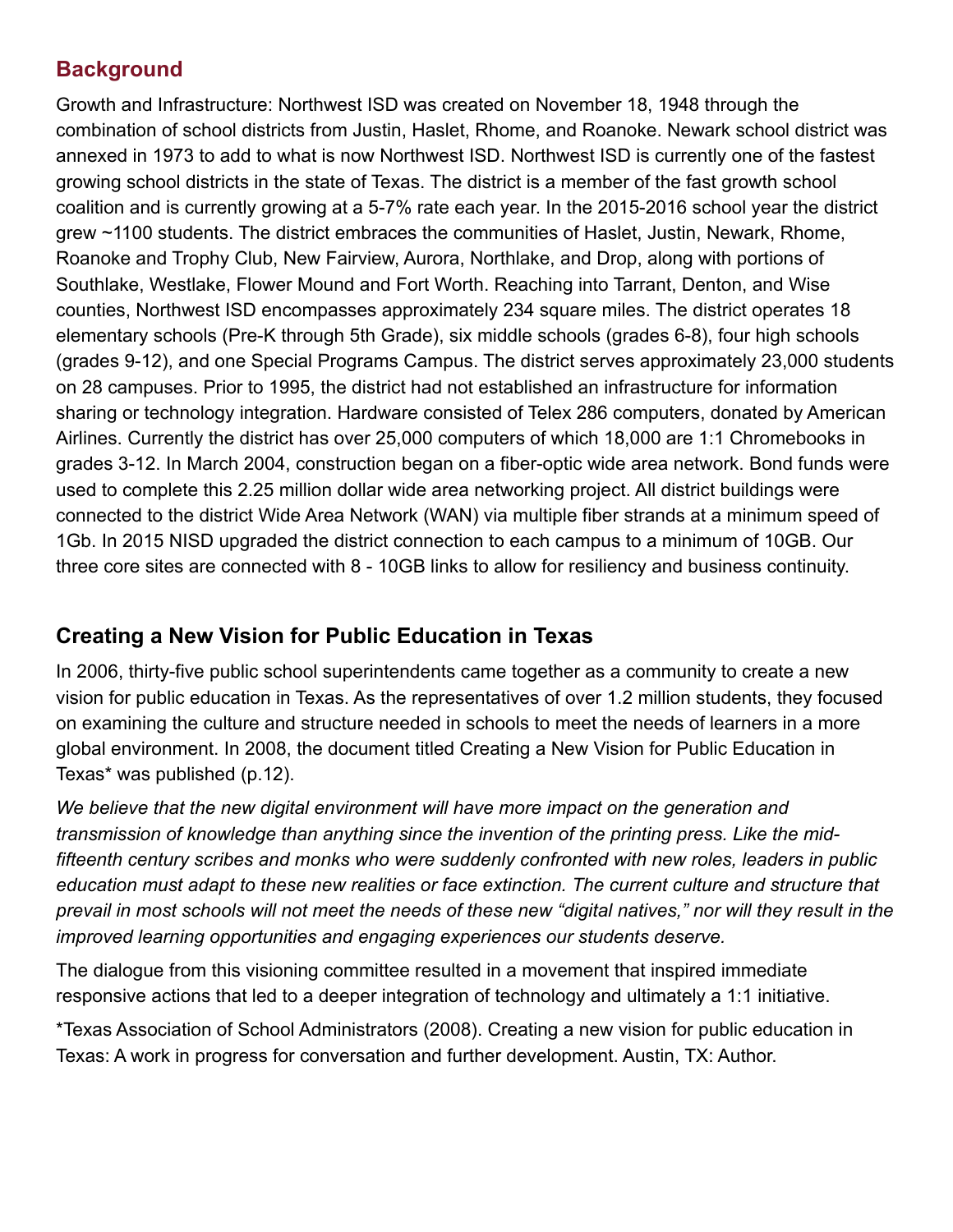# **Northwest ISD's Journey to 1:1**

In 2009, the Northwest ISD community supported the growing technological needs to support the District's Mission and Vision. With the passing of the 2008 bond, the District was able create a 1:1 experience for all high school students in 2009. That experience was expanded to all secondary students the following academic school year. By recognizing that we live in a digital rather than analogue world, Northwest ISD students were given a device where they now had a world of information, resources and creative potential at their fingertips. In addition to providing access to a 1:1 device, the following improvements were also made:

• Rolled out the learning management system, Moodle, in order to provide centralized access to class resources

• Began upgrade of network equipment from 100MB to 1GB, installed 802.11b wireless in secondary buildings

• Expanded the Instructional Technology Department by adding a director and six instructional technologists

NISD approached a time for device refreshment. In 2012, a committee was established to identify what was needed out of a device. The purpose of the committee was not to choose the type of device, rather to identify the specific tasks and learning objectives students needed to perform with the device. Once these tasks were identified by the committee, a new device was selected and distributed to high school students in 2013 and middle school students in 2014.

In 2016, Northwest ISD began deploying Chromebooks as the student 1:1 device. The district funded devices for every child in grades 3-12. The first full year of this adoption was the 2017-2018 school year for all students 3-12.

# **Taking Student Learning from 1 to World**

[1:World](http://1toworld.nisdtx.org/) represents the ratio of one learner to a world of information, resources and creative potential. In 2015, the Northwest ISD technology division launched the website 1:World to create a partnership with the community on how technology and our 1:1 program impacts student learning.

NISD educators and district leaders understand that leveraging technology, both in the classroom and at home, provides the opportunity for students to become progressively active learners, problem solvers and creative thinkers. Through 1:World, Northwest ISD aims to unite all of our stakeholders in a partnership supporting the advancement of student achievement. Students, parents, educators and community can find FAQs, student device information, acceptable use information, and other resources related to technology in the teaching and learning environment. In addition, the NISD technology division shares resources, relevant information, and educational trends via the 1:World blog that is released periodically to meet the needs of our stakeholders. Some of the topics include information about our learning management system, Open DNS options for at home filtering, and Google Apps for Education. Additional blog postings are released to match current education trends and community feedback.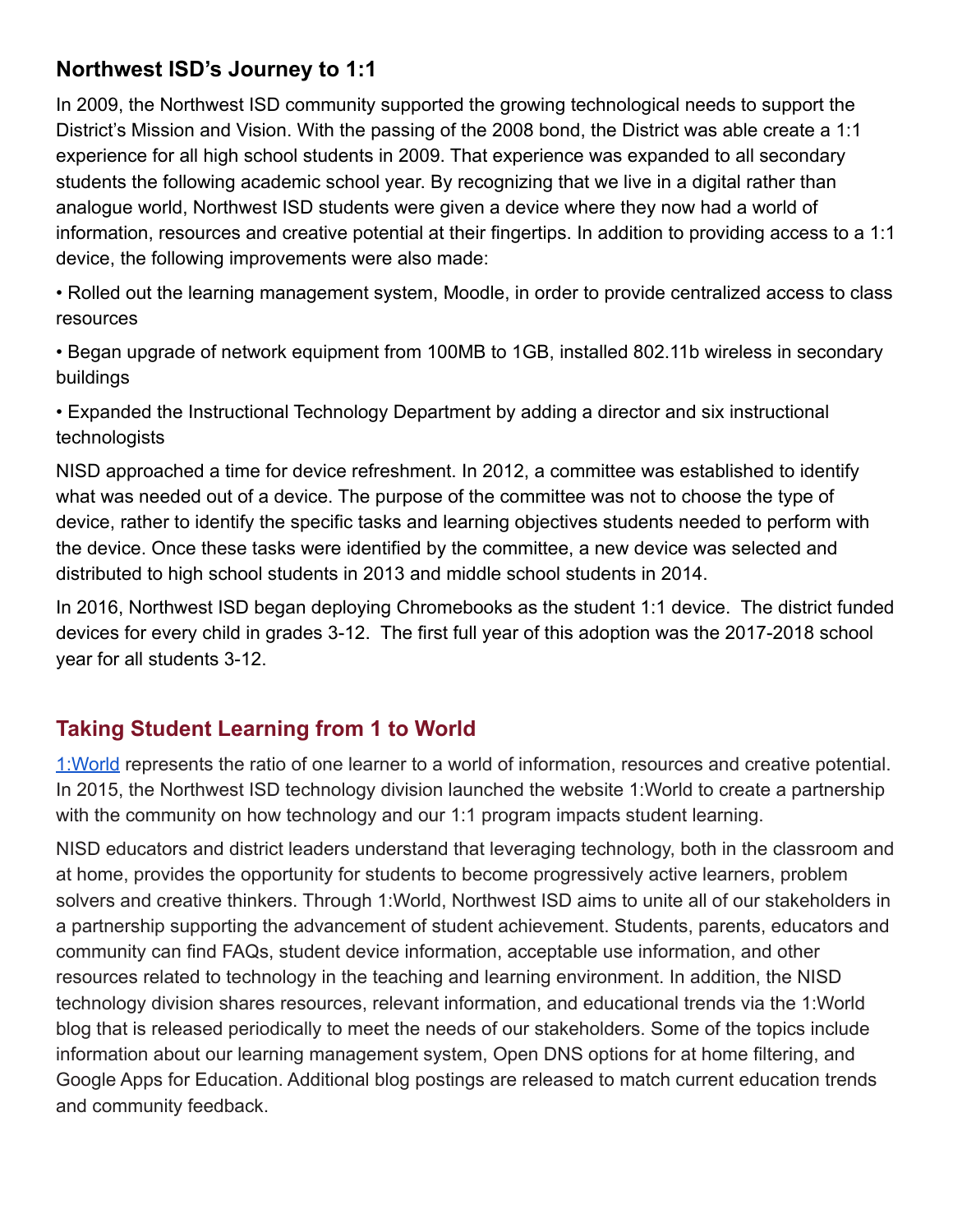# **Dynamic Learning Environment**

Northwest ISD believes that effective technology integration must happen across the curriculum in ways that deepen and enhance the learning process. In particular, it must elevate the curriculum to expand perspective, provide seamless access to instructional materials and level the field. As we move forward to build an environment where curriculum and technology integrate seamlessly, we hold the values outlined in the New Vision for Public Education in Texas<sup>\*</sup> (p.13).

# **We hold that:**

- The technologies that make this new digital world possible must be viewed as opportunities and tools that can help us in educating and socializing the young both in and outside the school.
- The virtual social network connected and tech-savvy generation will not tolerate the one-size-fits-all mass production structures that limit learning to particular times and places and conventions.
- The potential of learning anywhere, anytime, "any path, any pace" must be embraced. Future learning will be a combination of learning at school, virtual learning, learning at home, and in the community.
- Schools must reach out to those who would educate at home or in small networks and welcome their involvement in the school community.
- Virtual learning should become the norm in every community to meet the needs of students who prefer such an environment.
- The secondary school credit system should be expanded beyond school walls so that any place/any time learning, including virtual learning, are equally valued and supported.
- We (families, schools, churches, youth organizations, etc.) cannot control access to information by the young and recognize that once existing boundaries no longer exist.
- Children and youth need role models and adult guidance and connections even more than in the pre-digital era, but the role of adults is different; becoming one that is more about facilitating understanding, raising questions, and designing engaging tasks that produce learning rather than lecturing and instructing.
- School leaders, including board members, must work to bring the public into conversations that are needed not just to support these transformations but to help shape them and create ownership.

\*Texas Association of School Administrators (2008). Creating a new vision for public education in Texas: A work in progress for conversation and further development. Austin, TX: Author.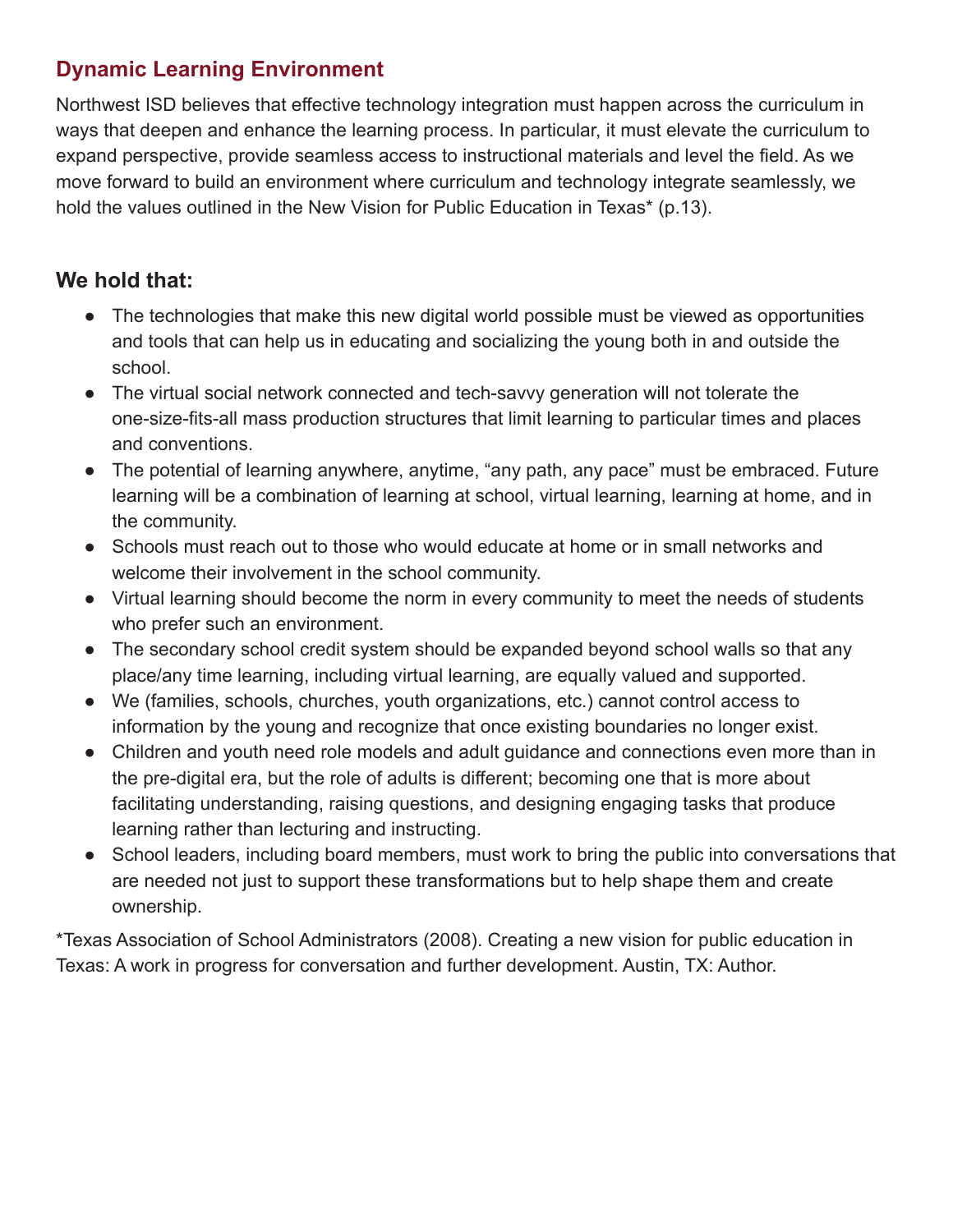# **2018 Mission and Vision Strategic Framework and update**

# **Our Core Beliefs**

Kids come first.

Continuous learning is essential to prepare for college and career opportunities.

Each student's success is the shared responsibility of students, families, schools, and communities.

Environment is influenced by learning.

### **Our Vision**

Northwest ISD empowers learners and leaders to positively impact the world.

## **Our Mission**

Northwest ISD, in collaboration with students, families, communities, and global partners, will engage in a culture of learning that prepares all students to confidently navigate their future.

# **Strategic Goals**

#### **Goal 1**

Students will achieve success through meaningful learning experiences, innovative pathways, and personalized opportunities.

#### **Goal 2**

Northwest ISD will recruit, value, and retain an exceptional staff to create a rewarding learning environment.

#### **Goal 3**

Northwest ISD will create and foster an environment where all stakeholders are engaged in the transformational work of the NISD family.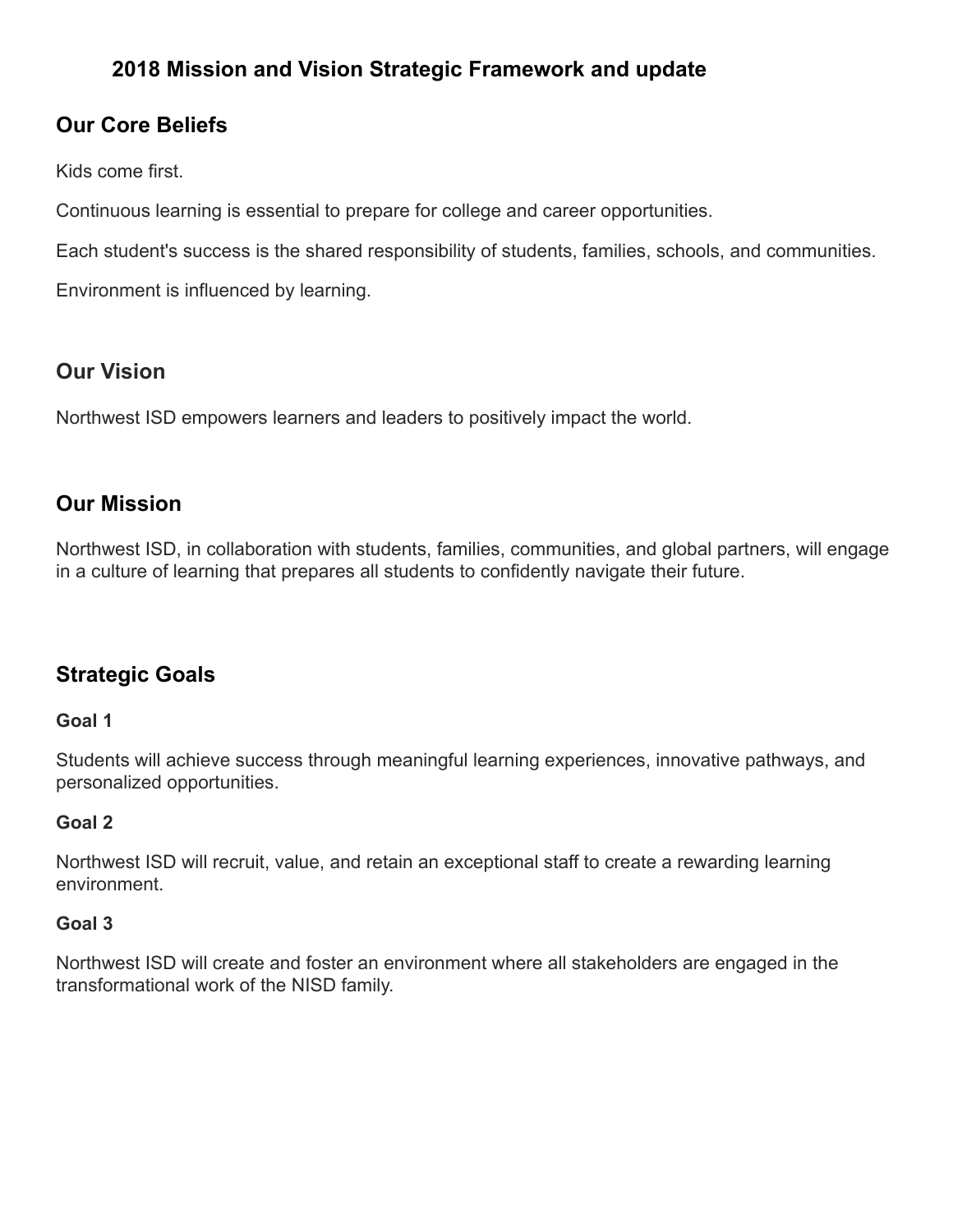# **Recognitions and Awards**

- Common Sense Media National Certification 2017 2018
- Common Sense Media National Certification 2016 2017
- Digital School Districts Survey NSBA & Center for Digital Learning 5th Place Large District Category 2017
- Digital School Districts Survey NSBA & Center for Digital Learning 5th Place Large District Category 2016
- Digital School Districts Survey NSBA & Center for Digital Learning 5th Place Large District Category 2015
- Consortium of School Networking (CoSN) 2015 Team Award Honorable Mention
- Texas CTO Council (CoSN Texas) 2015 Team Award Recipient
- Consortium of School Networking (CoSN) 2014 Team Award Honorable Mention
- Digital School Districts Survey NSBA & Center for Digital Learning 7th Place Large District Category 2014
- Digital School Districts Survey NSBA & Center for Digital Learning 5th Place Large District Category 2013
- Digital School Districts Survey NSBA & Center for Digital Learning 7th Place Large District Category 2012
- District Excellence Award for Digital Learning AASA 2011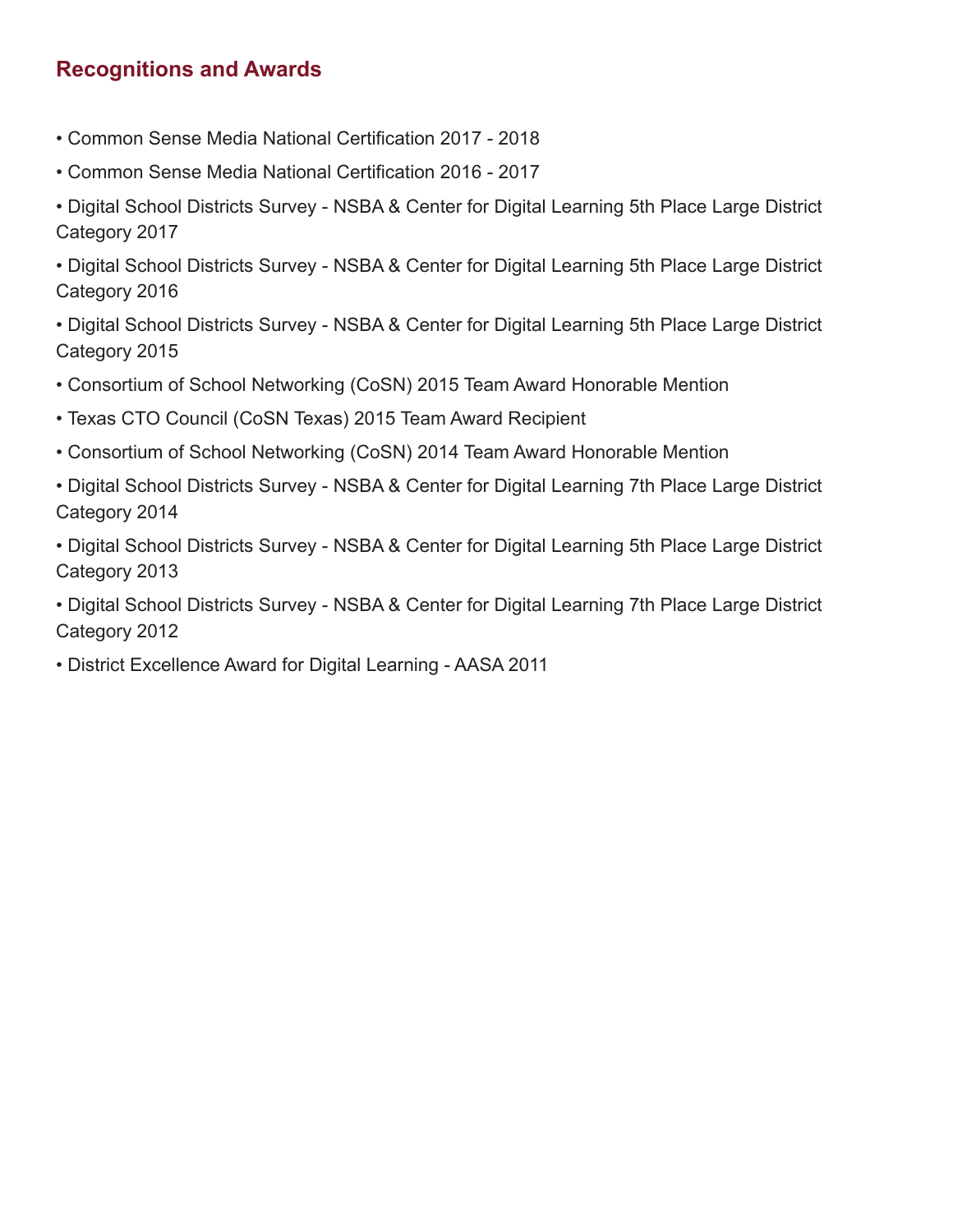# **Long Range Technology Plan Goal Development 2018-2023**

- [Educator Preparation and Development](#page-7-0)
- [Teaching and Learning](#page-9-0)
- [Leadership, Administration and Instructional Support](#page-11-0)
- [Infrastructure](#page-13-0)
- *● [Trusted Learning Environment](#page-15-0)*
- [Profile of a Student Device](#page-16-0)
- [Classroom Standards](#page-17-0)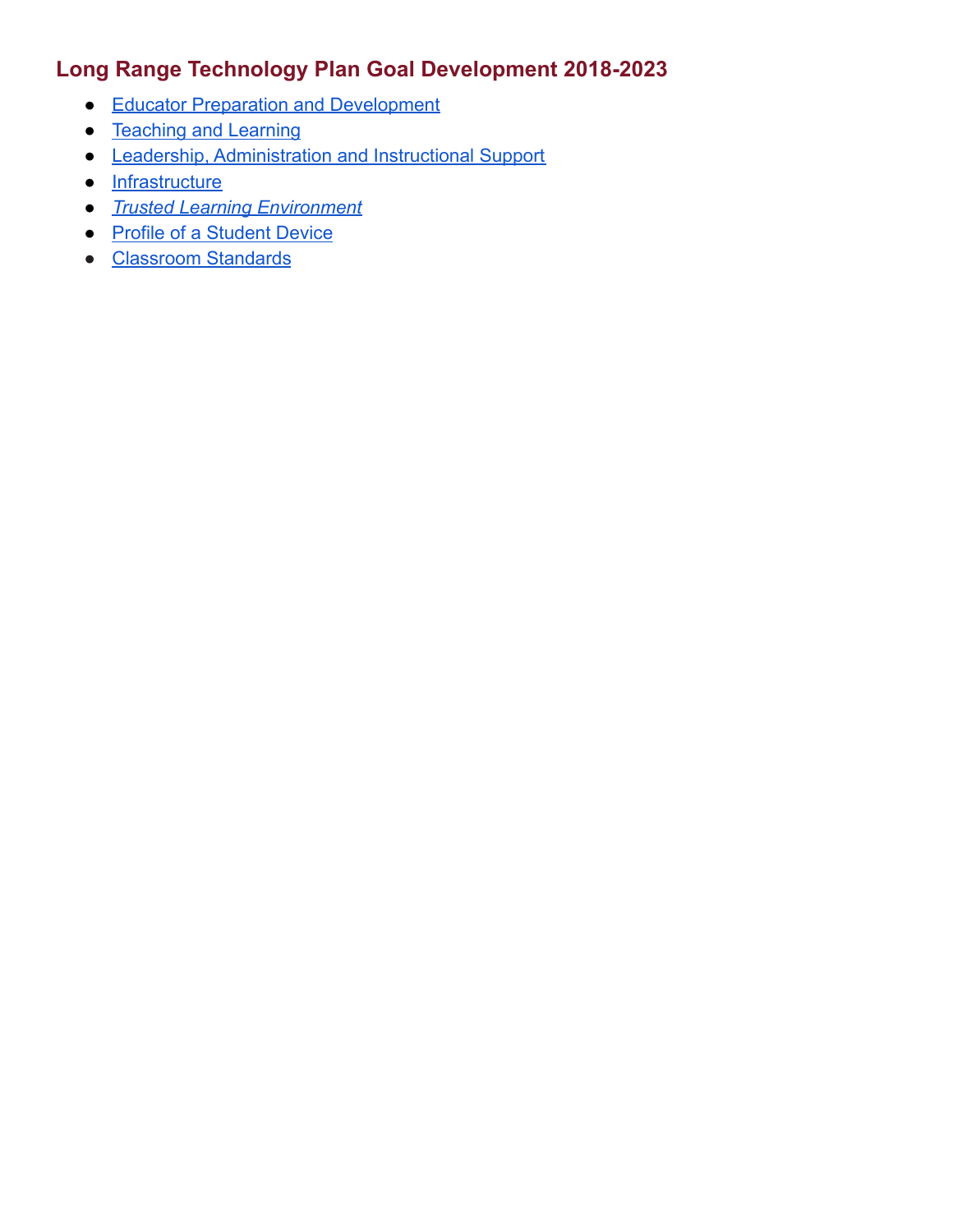# **Educator Preparation and Development**

<span id="page-7-0"></span>**Goal 1 Effective educators will apply digital literacy as they design, model, implement, and assess learning experiences to engage students and improve learning.**

**Objective 1.1** Provide embedded and differentiated technology training, both online and face-to-face, based on district and campus needs.

#### **Strategies**

- 1.1.1: All NISD educators complete the District Technology Proficiency. Ongoing updates are embedded as part of goal setting in 1.1.2.
- 1.1.2: Support educators throughout the TTESS goal setting process promoting the utilization of technology as a tool for increasing efficiency and improving instruction.
- 1.1.3: Provide training and support to enable virtual collaboration and meetings.
- 1.1.4: Provide training and brainstorm sessions so leaders can model the use of technology during staff meetings, professional learning communities, and campus and district trainings that will support the integration of technology into instruction.
- 1.1.5: Provide training and experiences a variety of platforms for educators to collaborate and share methods for meaningful technology integration across content areas.
- 1.1.6: Utilize survey data to develop and deliver personalized professional development.
- 1.1.7: Promote and point educators toward opportunities for webinars, online trainings and/or statewide trainings through district and campus social media outlets.
- 1.1.8: Provide ongoing training for the design of technology-based formative and summative assessments based on data and student need.

**Objective 1.2** Provide educators with premier and appropriate tools and resources for the integration and implementation of technology.

- 1.2.1: Create and maintain a resource to inform all NISD educators about district-funded instructional tools.
- 1.2.2: Create and maintain a resource to inform NISD educators about free tools available to them that have been district vetted.
- 1.2.3: Provide and maintain access to district and curriculum purchased and online resources (learning management system, data management system, content management system, etc.).
- 1.2.4: Provide products that enable mobile management of multiple classroom tasks (taking roll, showing work, annotating on screen, promoting student interaction, etc.) as needed by different age groups and disciplines.
- 1.2.5: Provide products that enable virtual collaboration and meetings and that provide the best experience reflective of district goals.
- 1.2.6: Provide teachers with various diagnostic tools for formative evaluation to monitor student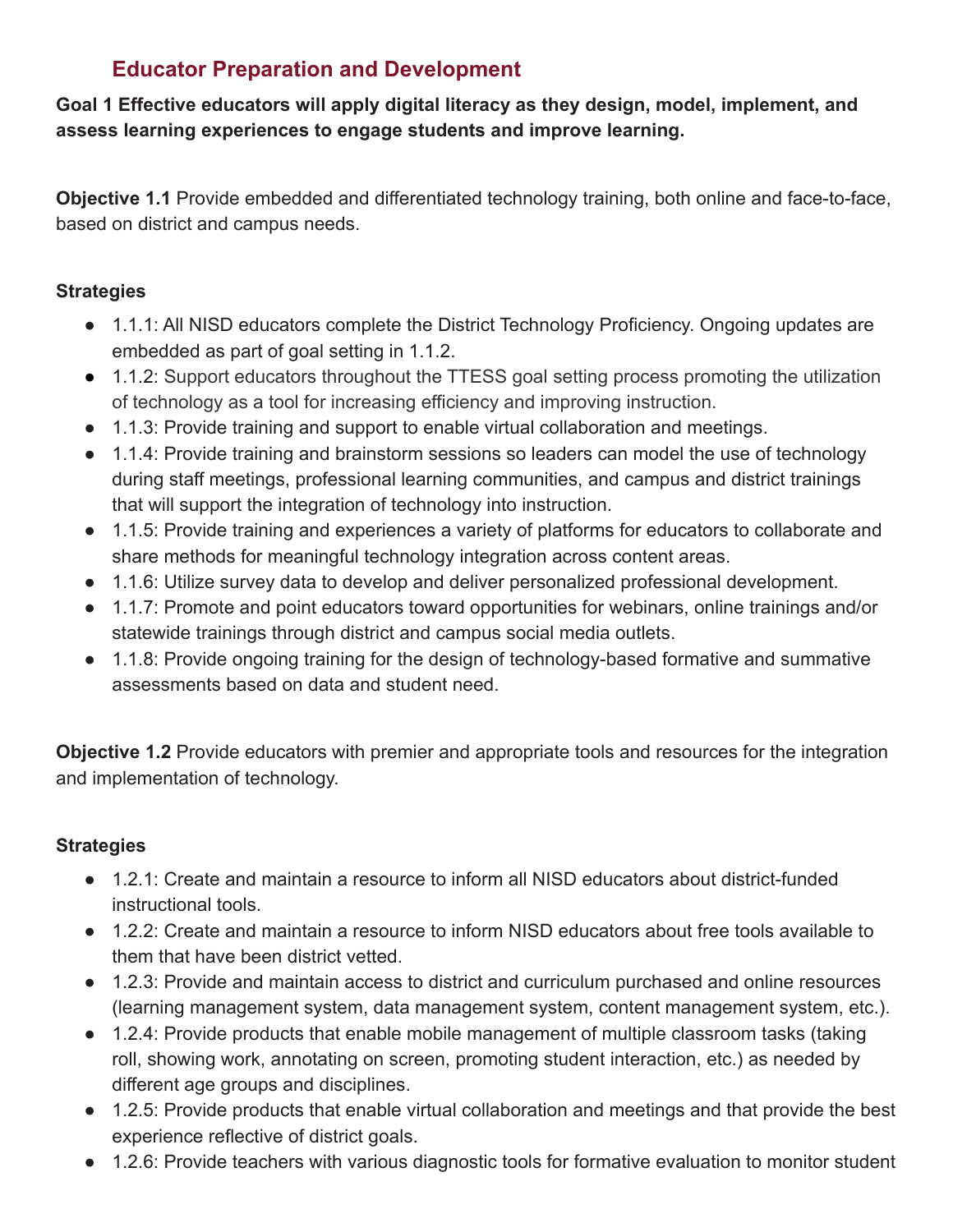progress toward the mastery of instructional objectives.

**Objective 1.3** Create a support system for educators that fosters purposeful integration and implementation of technology.

- 1.3.1: Maintain adequate ratios of high-level instructional technology staff through a comprehensive vetting and hiring process, including a virtual and performance-based interview system.
- 1.3.2: Provide funds and opportunities to instructional technology staff to attend and participate in conferences, training, and /or leadership exercises to realize their personalized professional development plan that aligns with district, campus and teacher goals.
- 1.3.3: Update expectations and training for campus technology liaisons annually based on feedback to support campus instructional technology needs and district, campus, and teacher goals.
- 1.3.4: Maintain and enhance partnerships between instructional technologists, content specialists, curriculum writers and curriculum coordinators through participation in collaborative Professional Learning Communities, advising in writing of curriculum, and assisting in planning and facilitation of district staff development.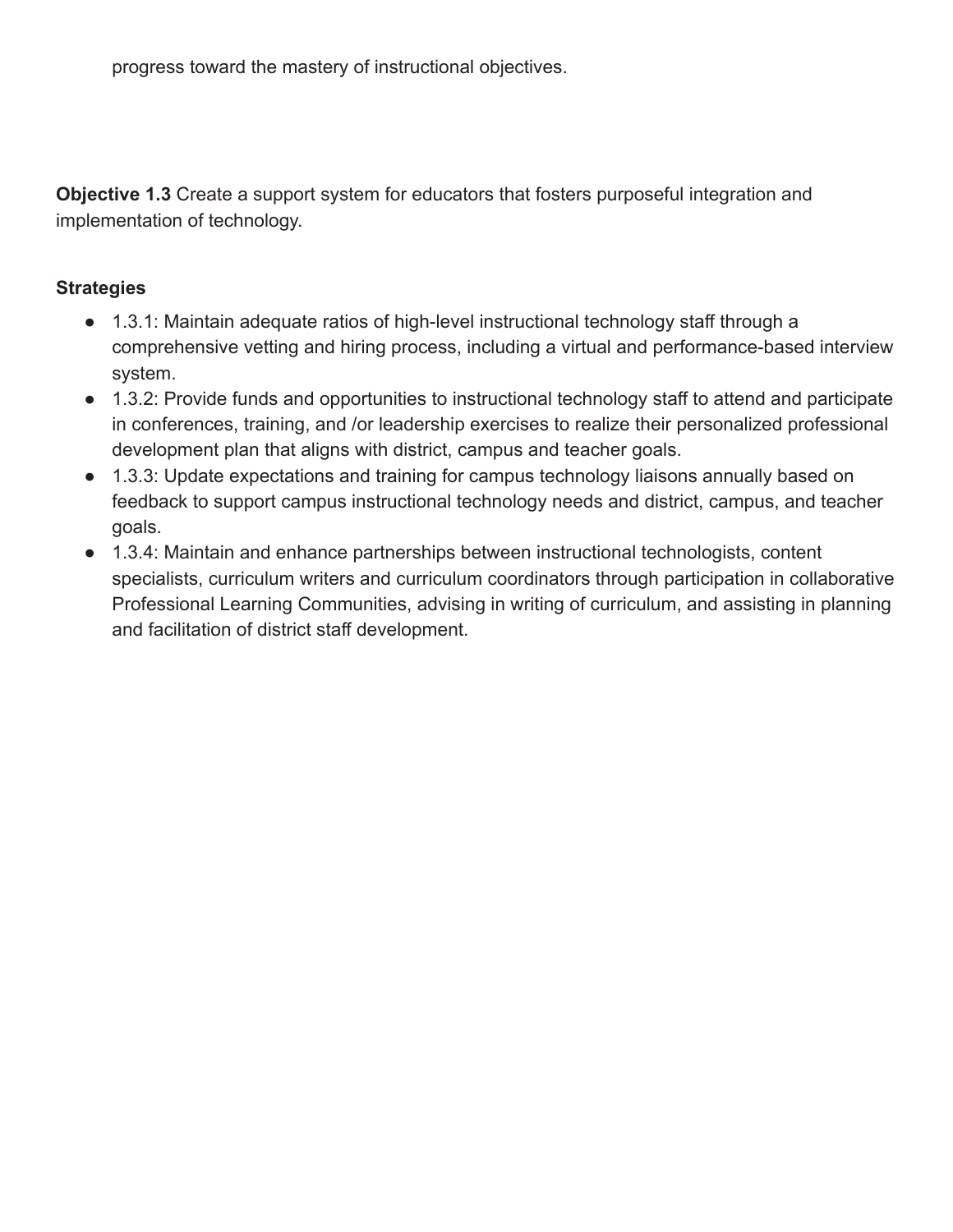# <span id="page-9-0"></span>**Teaching and Learning**

**Goal 2 Provide meaningful, relevant opportunities for all learners to engage in collaboration, communication, creativity, critical thinking, citizenship, and character in a digital space.**

**Objective 2.1** The district will strive to ensure that all learners achieve academic success in all curricular areas through the integration and **application [of technology](http://ritter.tea.state.tx.us/rules/tac/chapter126/index.html)** as outlined by the Technology Texas Essential Knowledges and Skills (TEKS).

#### **Strategies**

- 2.1.1: All learners will have on-demand access to an appropriate device(s) that allows them to demonstrate and showcase their learning in creative, diverse ways.
- 2.1.2: Provide tools and resources to meet the needs of all learners and learning styles.
- 2.1.3: Interpret and implement technology standards/skills grouped by grade-level.
- 2.1.4: Update and share easy to use resources that aligns technology application TEKS to the district goals and ISTE standards.
- 2.1.5: All students and parents will have access to and use a learning management system to accommodate anytime, anywhere learning that provides relevant course materials, interactive opportunities and support.
- 2.1.6: Skills are meaningfully designated in the scope and sequence.
- 2.1.7: Co-design and offer technology applications courses to meet curriculum and graduation requirements.

**Objective 2.2** Ensure opportunities for demonstration of digital literacy skills through the development of communication, collaboration, critical thinking, creativity, citizenship, and character.

- 2.2.1: Develop strategies to monitor and document progress of integration of technology into curriculum and instruction.
- 2.2.2: Educators will model digital literacy based on relevant research-based strategies.
- 2.2.3: Establish procedures and expectations to provide timely and relevant instruction for all learners in regard to digital citizenship and safety.
- 2.2.4: Collaboratively infuse district adopted social and emotional skills into the digital citizenship courses across all grade levels.
- 2.2.5: Students will showcase knowledge, skills, and talents acquired through a variety of authentic learning experiences via their personal ePortfolio linked to report cards and Home Access Center (HAC)..
- 2.2.6: Students will use effective communication skills to present and connect to a real-world, global audience beyond the classroom walls at district events.
- 2.2.7: Students will have opportunities to collaborate both virtually and face-to-face. The district will continue to provide the most relevant tools for both virtual and face-to-face collaboration.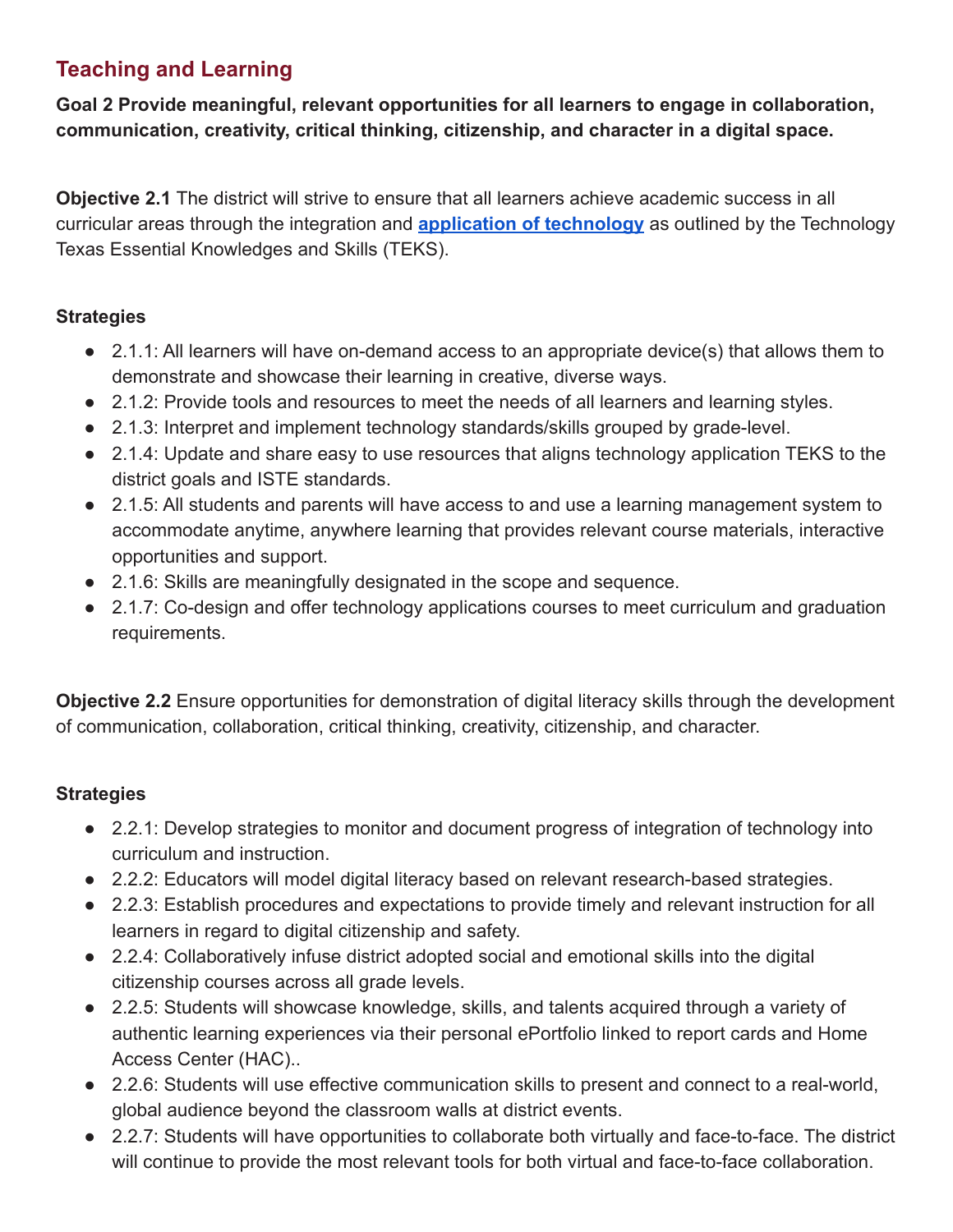- 2.2.8: Learners will use information and communication technologies to collaborate, construct knowledge and provide solutions to real-world problems.
- 2.2.9: Promote ownership and personalization of learning through tools that enable and encourage student-centered instruction.
- 2.2.10: Instructional technologists will collaborate with teachers, curriculum coaches, and curriculum coordinators to create transformative learning experiences in order to provide a deeper understanding of concepts.
- 2.2.11: Instructional technologists will collaborate with teachers, curriculum coaches, and curriculum coordinators to create cross disciplinary experiences using digital tools.
- 2.2.12 Create a merged curriculum for digital citizenship and social emotional learning.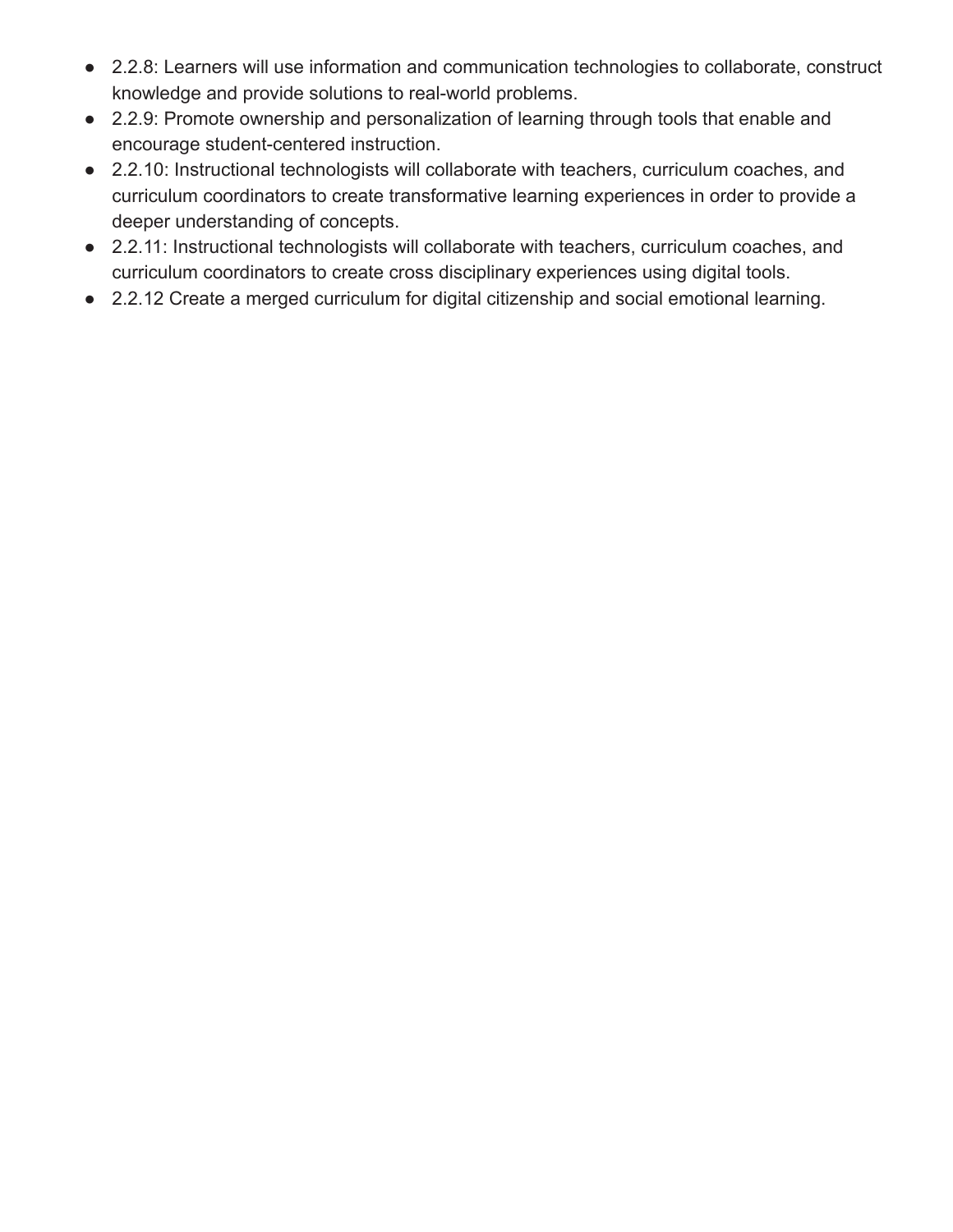# <span id="page-11-0"></span>**Leadership, Administration and Instructional Support**

**Goal 3 Provide a foundation of leadership, administration, and services that support exceptional teaching and learning through the integration of technology.**

**Objective 3.1** District and campus administrators will model and promote the appropriate use of technology.

## **Strategies**

- 3.1.1: Model appropriate and effective use of technology by integrating technology into everyday interactions and fulfillment of duties.
- 3.1.2: Articulate the implementation of technology use in campus improvement plans in alignment with the district improvement plan.
- 3.1.3: Support the district's educator evaluation process (TTESS) that assesses the extent to which instructional strategies and curricular delivery integrate current and emerging technologies.
- 3.1.4: Review and communicate guidelines and regulations related to technology on an annual basis.
- 3.1.5: Communicate an expectation for all staff to collaborate in planning and developing digital-age learning and administrative experiences.
- 3.1.6: Provide opportunities for staff to attend professional learning that ensures technology proficiency.
- 3.1.7: Support the facilitation and participation in virtual professional learning communities and meetings.

**Objective 3.2** Campus leaders (or designee) monitor the integration of technology into teaching and learning.

## **Strategies**

- 3.2.1: Communicate and monitor district and campus expectations for use of technology.
- 3.2.2: Communicate and monitor district-wide expectations for the use of a standard learning management system.
- 3.2.3: Maintain the standard course framework for learning management system.
- 3.2.4: Monitor and provide ongoing feedback on the use of technology in instruction both in the classroom and digital environment.

**Objective 3.3** District auxiliary staff will utilize digital tools and computing practices to ensure data safety and efficiency.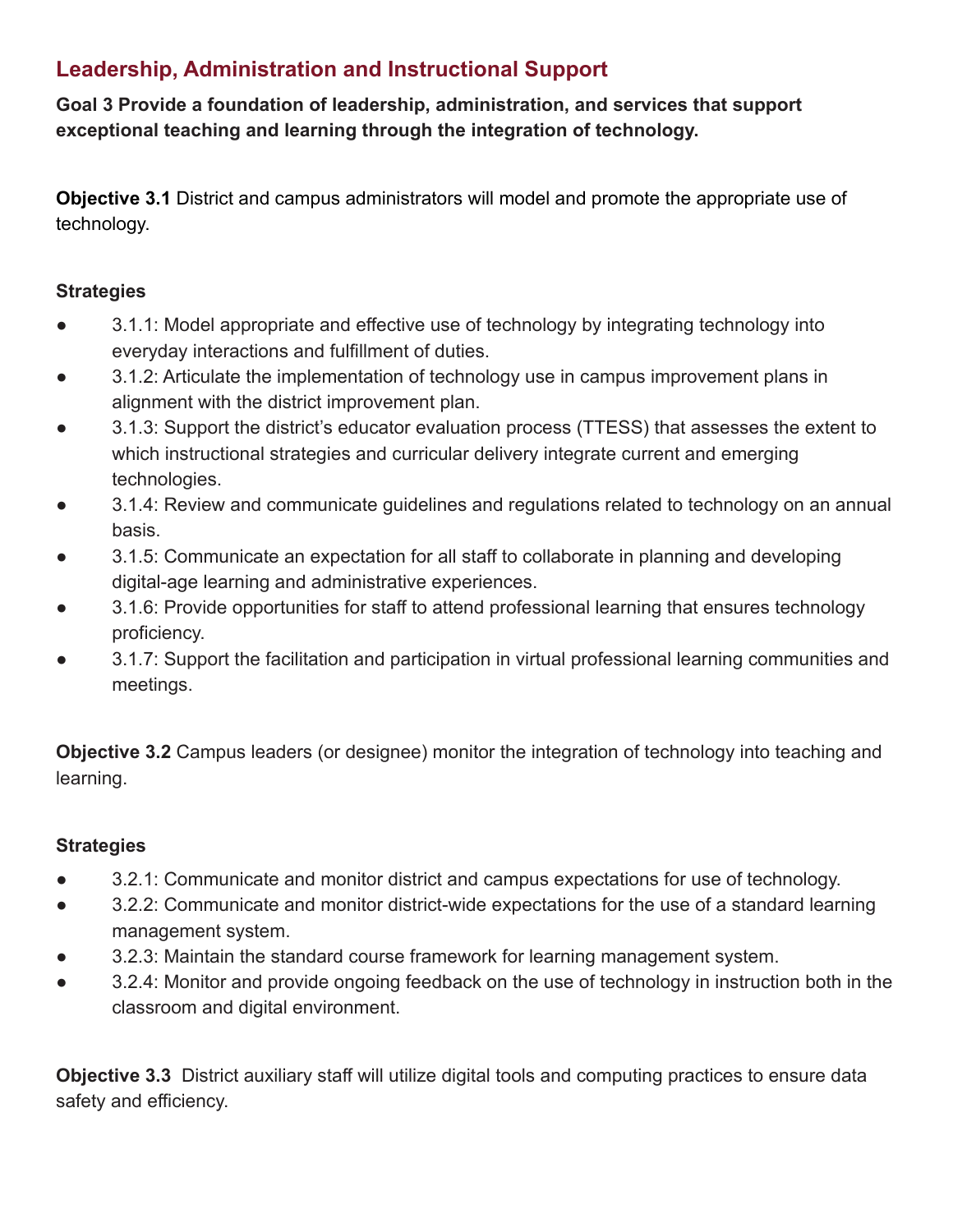#### **Strategies**

- 3.3.1: Provide tools and training for appropriate use of digital communication and means of information sharing.
- 3.3.2: Conduct accountability training for digital materials and data security.

**Objective 3.4** Provide ongoing resources to support data driven decisions on the purposeful integration of technology.

#### **Strategies**

- 3.4.1: Identify technological needs of campuses and departments using data tools such as prtg, solarwinds, goguardian, and brightbytes.
- 3.4.2: Allocate the use of Instructional Materials Allotment and Technology (IMAT) funds to purchase technology and digital instructional materials.
- 3.4.3: Develop a responsible and sustainable technology budget to meet the needs of all learners (5-year rolling forecast).
- 3.4.4: Ensure a viable technology plan is written and approved prior to applying for the federal E-Rate discount program.
- 3.4.5: Create business continuity plans that ensure critical technology can be recovered in a timely manner including electronic student records, instructional materials, financial and personnel records, and communication systems such as email and web pages.
- 3.4.6: Create a 5-year and 10-year Technology refresh forecast to be included in the Long Range Plan.

**Objective 3.5** Foster a partnership with all educational stakeholders.

- 3.5.1: Collaborate with partners from PreK-12, parents, students and community members to share resources and promote improvement.
- 3.5.2: Provide parents secure electronic access to student information.
- 3.5.3: Provide parental and community access to school facilities, library resources and appropriate data through technology.
- 3.5.4: Include community input within the planning and support for the integration of technology into teaching and learning.
- 3.5.5: Educate parents and community members in all areas of digital learning by posting to 1toworld blog, 1:World Twitter, and district communication.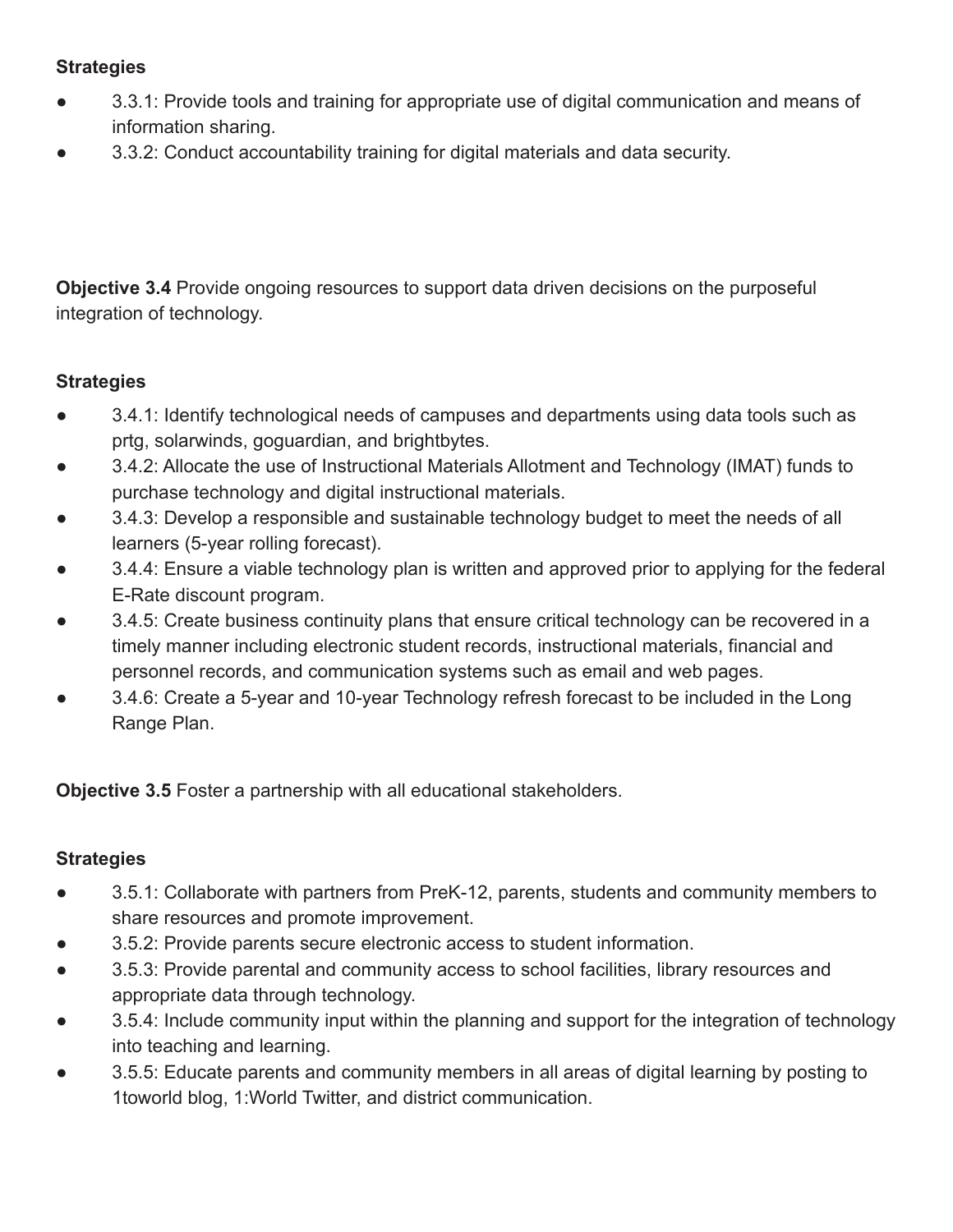# <span id="page-13-0"></span>**Infrastructure**

**Goal 4 Provide an infrastructure that supports an anywhere, anytime learning environment for all.**

**Objective 4.1** Provide reliable and sustainable access.

#### **Strategies**

- 4.1.1: Implement the State Educational Technology Directors' Association recommendation of 1Gb internet capacity per 1000 students.
- 4.1.2: Implement building to building connectivity, including a fiber ring for resiliency.
- 4.1.3: Implement infrastructure within campuses including wired and wireless.
	- 4.1.3a: Maintain 10GB closet to closet bandwidth.
	- 4.1.3b: Implement CAT 6A/B cabling standards (plenum where appropriate).
	- 4.1.3c: Ensure all interconnections between closets and campuses utilize current standard fiber plant technology.
- 4.1.4: By 2019, implement a virtual desktop infrastructure that meets the needs for all learners.

**Objective 4.2** Provide a platform for content delivery and access to technology resources for anywhere, anytime learning environment for all.

## **Strategies**

- 4.2.1: Provide and maintain a comprehensive, standardized environment within our learning management system.
- 4.2.2: Provide and maintain anytime, anywhere access to a virtual desktop environment. Expand the Virtual Desktop Infrastructure (VDI) to support the needs for all learners.
- 4.2.3: Provide Children's Internet Protection Act compliant filtering for all Internet access.
- 4.2.4: Provide a comprehensive resource portal for parents that provides access to their child's data.
- 4.2.5: Provide access and delivery of applications.

**Objective 4.3** Provide resources that meet Student Device Standards.

- 4.3.1: Provide a 1:1 instructional device based on the Student Device Standards with a refresh rate of 3-5 years.
- 4.3.2: Provide an instructional device for teachers that aligns with the Profile of a Classroom standard with a refresh rate of 3-5 years.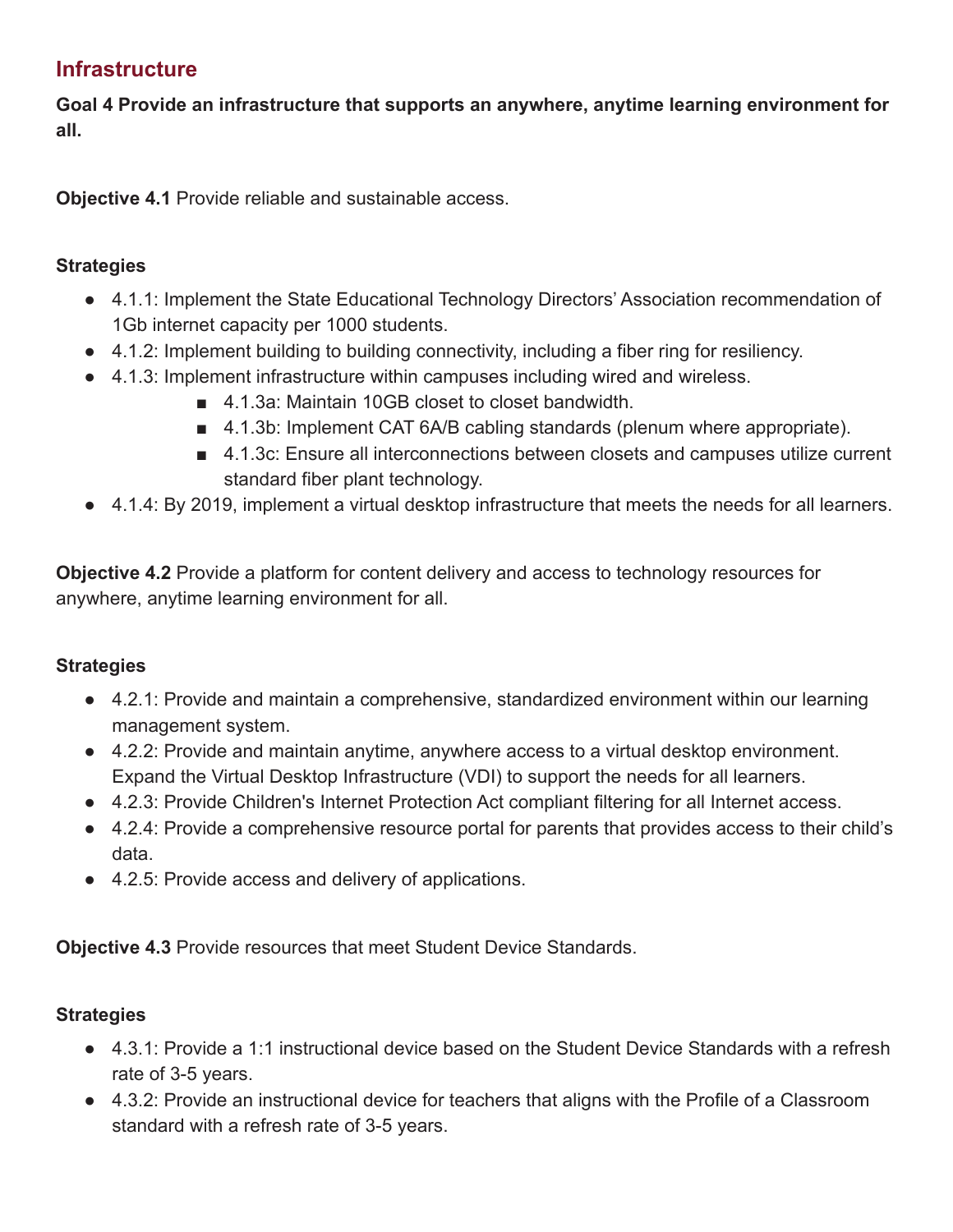● **Objective 4.4** Maintain a secure digital environment.

#### **Strategies**

- 4.4.1: Maintain relevant infrastructure protection based on National Institute of Standards and Technology (NIST) Framework.
- 4.4.2: Maintain cyber security solution based on required bandwidth.
- 4.4.3: Continue building an effective disaster recovery plan for core applications and services, including network, email, student resource systems, internal databases and test twice annually.
- 4.4.4: Continue partnering with other school districts to provide a resilient, shared resource plan which includes disaster recovery, network and internet resources.
- 4.4.5: Pursue the Trusted Learning Environment certification for district data security and staff training.
- 4.4.6: Maintain Data Sharing Agreements (DSA) with outside vendors and partners.
- 4.4.7: Approve outside vendor privacy policies and practices for alignment with NISD DSA standards.
- 4.4.8: Maintain a dedicated cyber security engineer position to monitor and implement the latest security measures.

**Objective 4.5** Provide adequate staffing support.

- 4.5.1: Provide adequate staff levels to support:
	- 4.5.1a: Provide adequate campus technician ratios
	- 4.5.1b: Campus lead technician at 1 per high school
	- 4.5.1c: Provide help desk support based on call volume
	- 4.5.1d: Provide adequate engineering support
- 4.5.2: Implement single sign-on and identity management system.
- 4.5.3: Develop a student-based support program.
- 4.5.4: Develop and promote a self-help knowledge-based FAQ system.
- 4.5.5: Develop an informational forum for the community.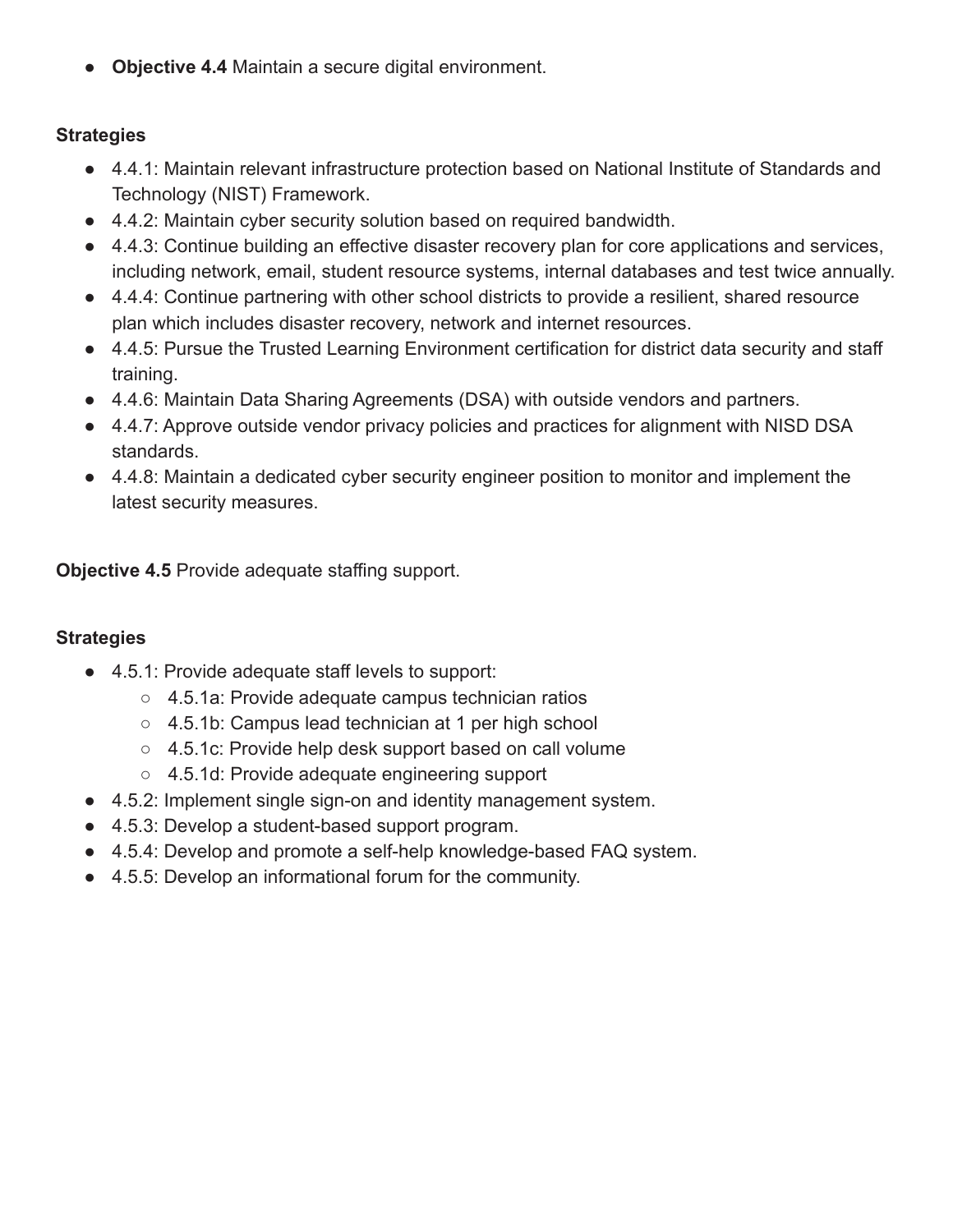# **Trusted Learning Environment**

## <span id="page-15-0"></span>**Goal 5 Enhance our implementation of a trusted learning environment through improved district data security, physical security, and staff practices. ([TLE Framework](http://trustedlearning.org/framework/))**

**Objective 5.1** Provide leadership practice of governance with all data.

#### **Strategies**

● 5.1.1: Manage and collaborate with stakeholders regarding the use and governance of data to inform instruction.

**Objective 5.2** Implement business practices to vette privacy agreements.

### **Strategies**

- 5.2.1: Establish acquisition vetting processes and contracts that, at a minimum, address applicable compliance laws while supporting innovation.
- 5.2.2: Utilize data sharing agreements and privacy agreements for all business systems that utilize external cloud resources.

## **Objective 5.3** Implement safe data security practices aligned to National Institute of Standards and Technology (NIST).

### **Strategies**

- 5.3.1: Perform regular audits of data privacy and security practices and publicly detail these measures through accountability dashboards.
- 5.3.2: Maintain and update Data Security Agreement (DSA) with vendors to protect district information.
- 5.3.3: Establish NISD guidelines for cybersecurity aligned with NIST [Cybersecurity Framework](https://www.nist.gov/cyberframework)

**Objective 5.4** Establish professional development practices to enhance data security and privacy.

## **Strategies**

- 5.4.1: Require school staff to conduct privacy and security training and offer the instruction to all stakeholders.
- 5.4.2: Use tools and training to implement a strategic plan to educate staff on proper data security and practices.

**Objective 5.5** Establish classroom practice for transparency in data practices.

## **Strategies**

● 5.5.1: Implement educational procedures and processes to ensure transparency while advancing curricular goals.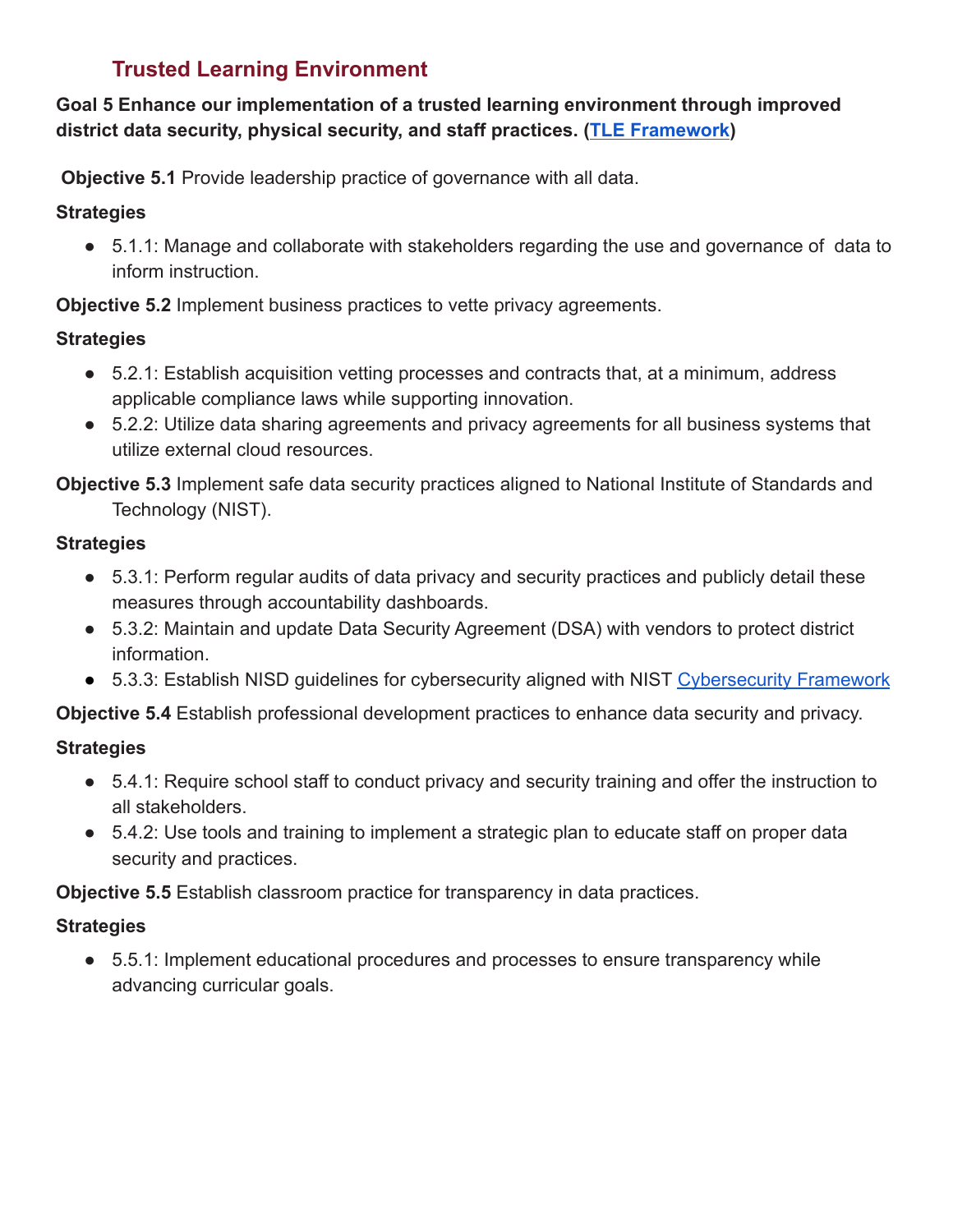# **Student Device Standards**

<span id="page-16-0"></span>A student device supports future-ready learning by providing access to relevant technologies, tools and resources for individualized instruction, while promoting student-driven learning. A student device allows for opportunities for self-sufficiency, digital responsibility and life-long learning by providing tools that cultivate choice and the Six Cs (communication, collaboration, creativity, critical thinking, character, and citizenship).

#### **Requirements for Learning**

- Allows seamless access to instructional materials and digital resources.
- Provides opportunities to collaborate both in and out of the classroom.
- Promotes innovative experiences that are challenging, relevant, and meaningful to the students' lives.
- Creates connections that expose learners to dynamic, real-world content that prepare them to thrive in a global society.

#### **Requirements for Access to Instructional Resources**

- Supports access to a learning management system for anytime, anywhere learning.
- Maintains an up-to-date environment that is compatible with digital resources.
- Utilizes a filter to ensure an appropriate online experience while providing access to rich educational sites.
- Access to Virtual Desktop Infrastructure (VDI) as a portal to provide a consistent user experience and accommodate more resource intensive software.

#### **Requirements for the Device**

- Ability to access resources for both offline and online use.
- All-day runtime to allow for uninterrupted use throughout the instructional day.
- Wireless connectivity support that meets or exceeds current standards.
- Mobile, durable device that withstands daily use.
- Meets the requirements of learners based on their developmental and instructional needs. Requirements may include a touch screen, built in keyboard, pointing device, camera and external connectivity.
- Allows for interconnectability with display devices and other smart devices.
- Built-in customization features that allow for a personalized experience to meet the diverse needs of an individual learner.
- Provides a screen size that meets or exceeds minimum state testing requirements.